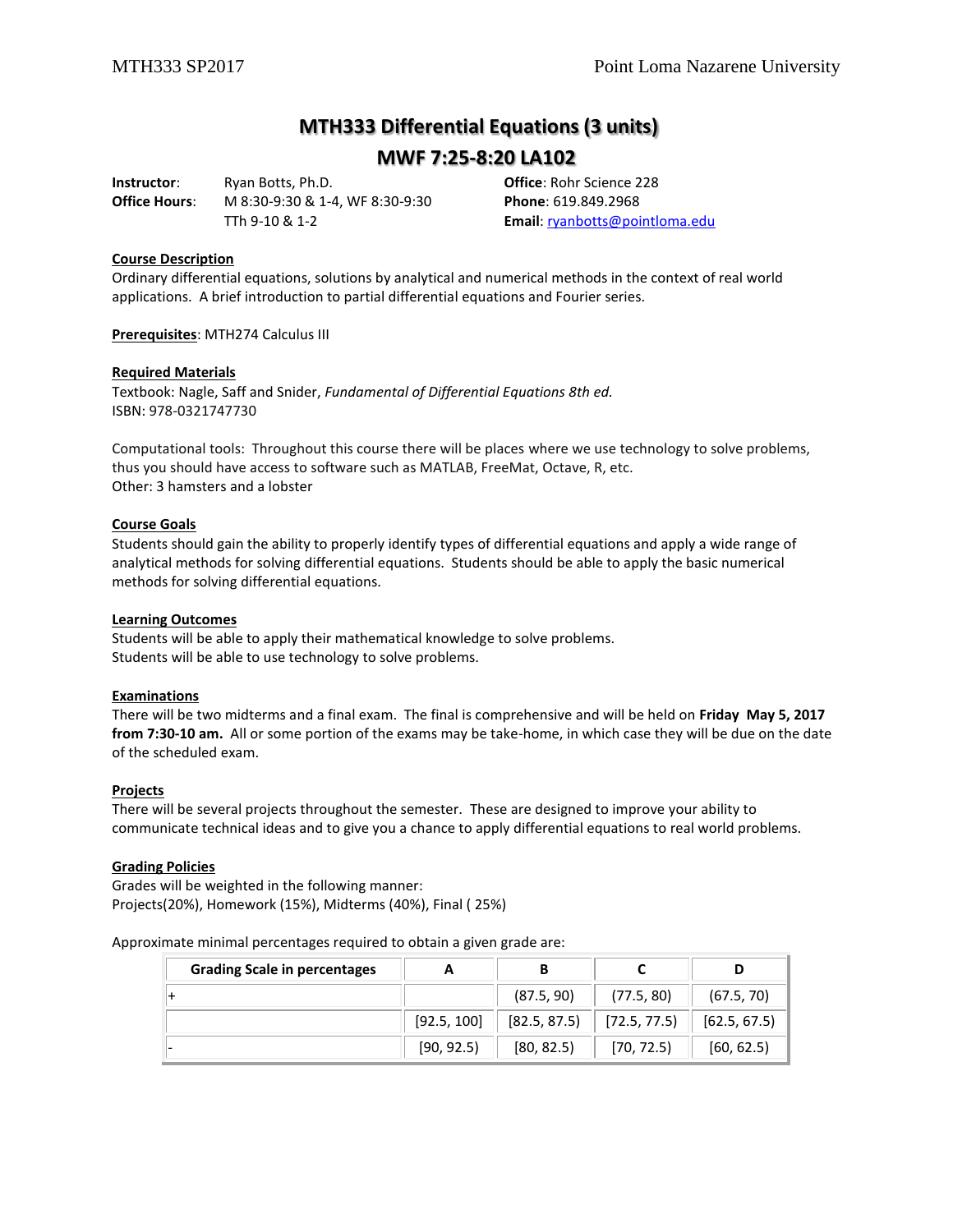- **Late work**. A written assignment or computer assignment is late if it is not received at the beginning of class on the due date. Late work will not be accepted. Make-up tests (or the exam) will be given by prior arrangements with the instructor or for a documented emergency. All late work (exams, homework or projects) will receive no credit.
- **Format for Projects**. Assignments collected must be prepared in a style suitable for grading. The projects will be graded on clarity and writing quality.
	- o the organization must be easy to follow
	- o the work must be typed
	- $\circ$  complete solutions must be written for problems (not just answers); solutions must be clearly marked
	- o use complete sentences to answer questions

# **University Mission**

Point Loma Nazarene University exists to provide higher education in a vital Christian community where minds are engaged and challenged, character is modeled and formed, and service is an expression of faith. Being of Wesleyan heritage, we strive to be a learning community where grace is foundational, truth is pursued, and holiness is a way of life.

# **Department Mission**

The Mathematical, Information, and Computer Sciences department at Point Loma Nazarene University is committed to maintaining a curriculum that provides its students with the tools to be productive, the passion to continue learning, and Christian perspectives to provide a basis for making sound value judgments.

# **Attendance**

Attendance is expected at each class session. In the event of an absence you are responsible for the material covered in class and the assignments given that day.

Regular and punctual attendance at all classes is considered essential to optimum academic achievement. If the student is absent from more than 10 percent of class meetings, the faculty member can file a written report which may result in de-enrollment. If the absences exceed 20 percent, the student may be de-enrolled without notice until the university drop date or, after that date, receive the appropriate grade for their work and participation. See [http://catalog.pointloma.edu/content.php?catoid=24&navoid=1581#Class\\_Attendance](http://catalog.pointloma.edu/content.php?catoid=24&navoid=1581#Class_Attendance) in the Undergraduate Academic Catalog.

# **Class Enrollment**

It is the student's responsibility to maintain his/her class schedule. Should the need arise to drop this course (personal emergencies, poor performance, etc.), the student has the responsibility to follow through (provided the drop date meets the stated calendar deadline established by the university), not the instructor. Simply ceasing to attend this course or failing to follow through to arrange for a change of registration (drop/add) may easily result in a grade of F on the official transcript.

# **Academic Accomodations**

If you have a diagnosed disability, please contact PLNU's Disability Resource Center (DRC) within the first two weeks of class to demonstrate need and to register for accommodation by phone at 619-849-2486 or by e-mail at [DRC@pointloma.edu.](mailto:DRC@pointloma.edu) See [Disability Resource Center](http://www.pointloma.edu/experience/offices/administrative-offices/academic-advising-office/disability-resource-center) for additional information. For more details see the PLNU catalog[: http://catalog.pointloma.edu/content.php?catoid=24&navoid=1581#Academic\\_Accommodations](http://catalog.pointloma.edu/content.php?catoid=24&navoid=1581#Academic_Accommodations) 

Students with learning disabilities who may need accommodations should discuss options with the instructor during the first two weeks of class.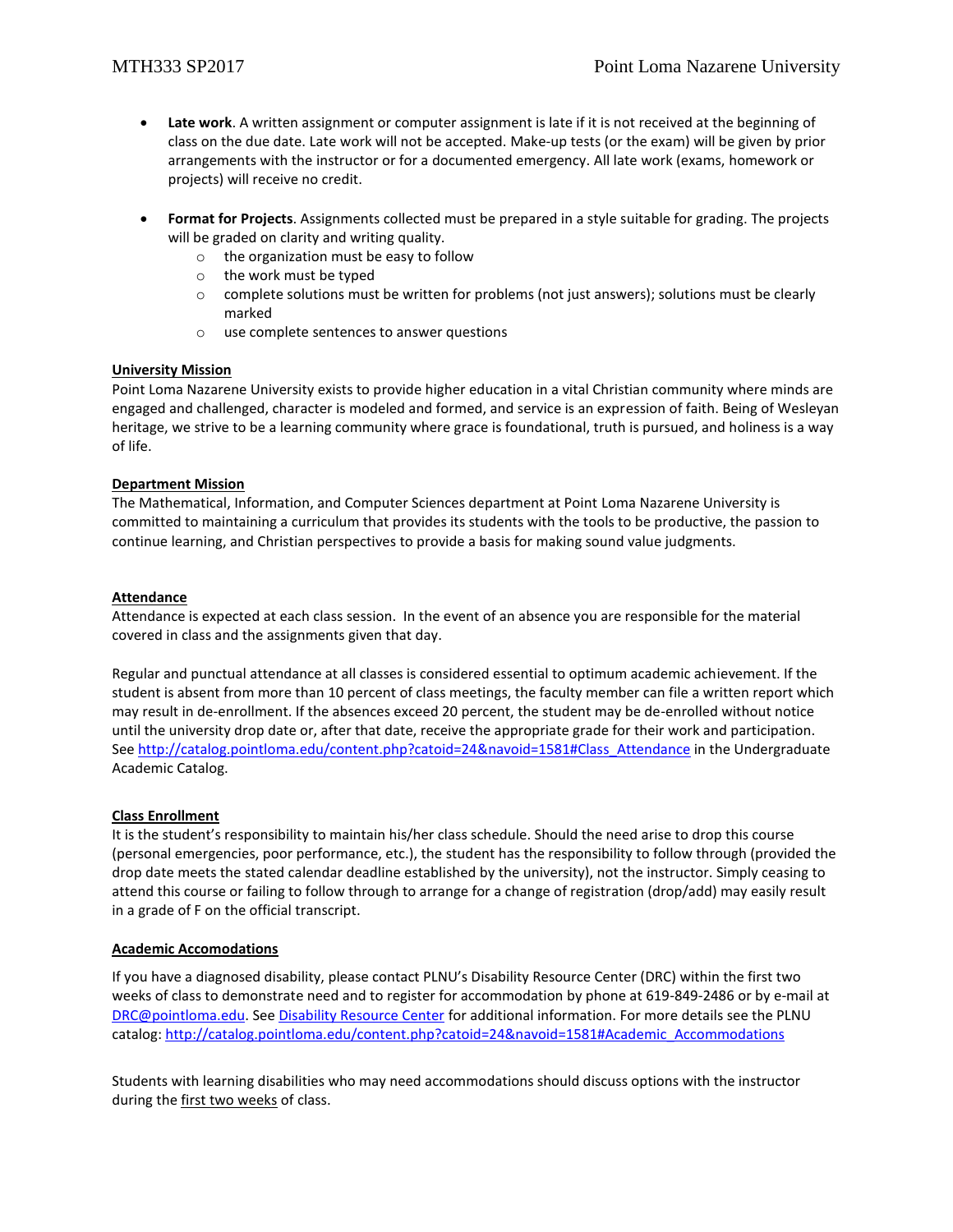# **Academic Honesty**

Students should demonstrate academic honesty by doing original work and by giving appropriate credit to the ideas of others. Academic dishonesty is the act of presenting information, ideas, and/or concepts as one's own when in reality they are the results of another person's creativity and effort. A faculty member who believes a situation involving academic dishonesty has been detected may assign a failing grade for that assignment or examination, or, depending on the seriousness of the offense, for the course. Faculty should follow and students may appeal using the procedure in the university Catalog. See

[http://catalog.pointloma.edu/content.php?catoid=24&navoid=1581#Academic\\_Honesty](http://catalog.pointloma.edu/content.php?catoid=24&navoid=1581#Academic_Honesty) for definitions of kinds of academic dishonesty and for further policy information.

## **Final Exam**

The final exam date and time is set by the university at the beginning of the semester and may not be changed by the instructor. This schedule can be found on the university website and in the course calendar. No requests for early examinations will be approved. Only in the case that a student is required to take three exams during the same day of finals week, is an instructor authorized to consider changing the exam date and time for that particular student.

## **Copyright Protected Materials**

Point Loma Nazarene University, as a non-profit educational institution, is entitled by law to use materials protected by the US Copyright Act for classroom education. Any use of those materials outside the class may violate the law.

## **Credit Hour**

In the interest of providing sufficient time to accomplish the stated course learning outcomes, this class meets the PLNU credit hour policy for an 3 unit class delivered over 15 weeks. Specific details about how the class meets the credit hour requirements can be provided upon request.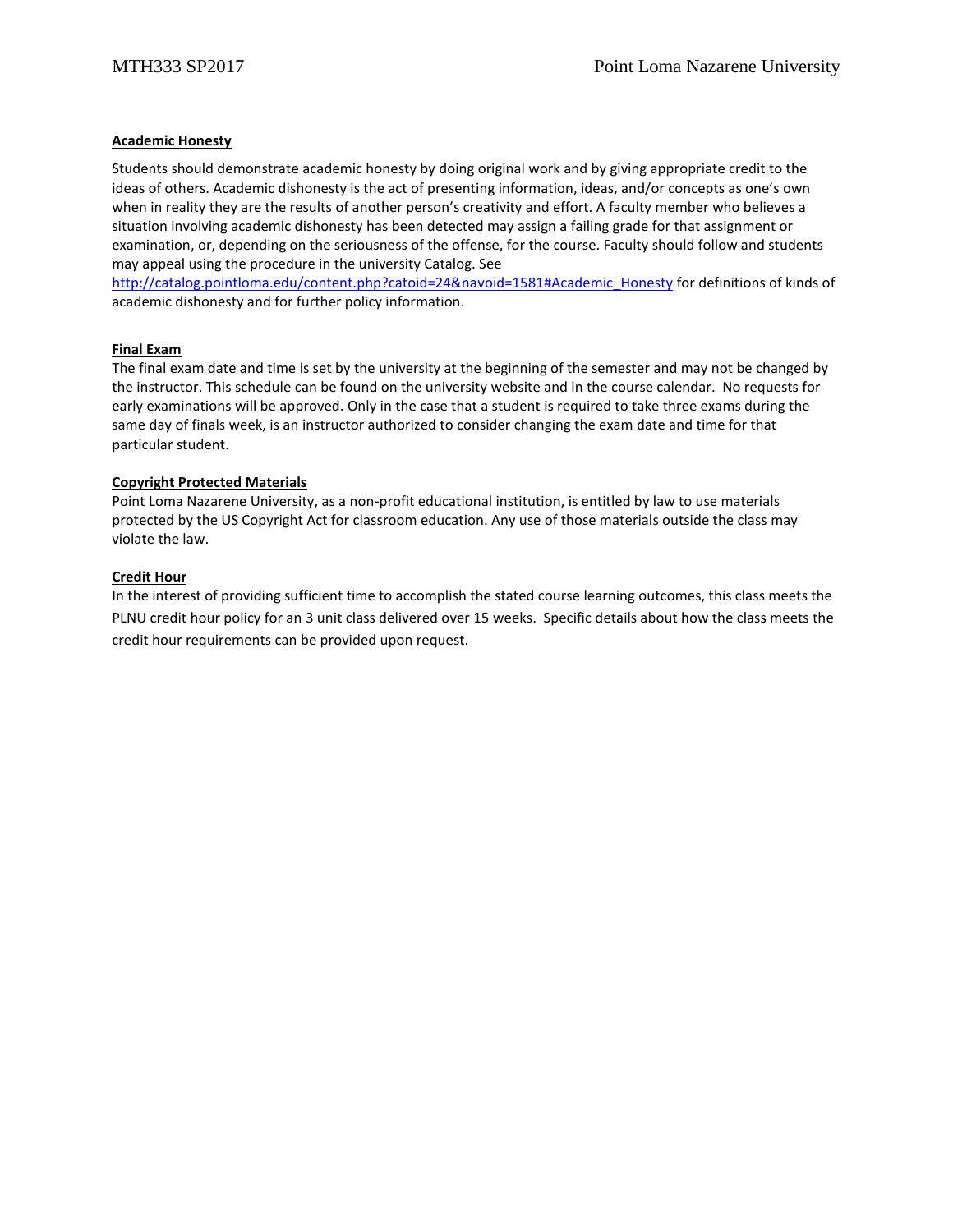|          | <b>Sunday</b>       | <b>Monday</b>                                           | <b>Tuesday</b>       | Wednesday                                      | <b>Thursday</b>            | Friday                                                    | <b>Saturday</b> |
|----------|---------------------|---------------------------------------------------------|----------------------|------------------------------------------------|----------------------------|-----------------------------------------------------------|-----------------|
|          | 8                   |                                                         | 10<br>Sec 1.1 Intro. | 11<br>Sec. 1.2-1.3 Intro.                      | 12                         | 13<br>Sec. 2.2 1st Order Eqn.                             | 14              |
|          | 15                  | 16<br><b>Martin Luther King</b><br>Jr. Day (No Classes) | 17                   | 18<br>Sec. 2.3-2.4 1st Order<br>Eqn.           | 19S                        | 20<br>Sec. 2.5 1st Order Eqn.                             | 21              |
|          | 22                  | 23<br>Sec. 2.6 1st Order Eqn.                           | 24                   | 25<br>Sec. 3.2 & 3.4<br>Modeling               | 26                         | 27<br>Sec. 1.4 & 3.6<br>Numerical Methods                 | 28              |
|          | 29                  | 30<br>Review                                            | 31                   | $\mathbf{1}$<br>Midterm 1                      | $\overline{c}$             | 3<br>Sec. 4.1 Linear 2 <sup>nd</sup> Order                | $\overline{4}$  |
|          | 5                   | 6<br>Sec. 4.2 Linear 2 <sup>nd</sup><br>Order           | 7                    | 8<br>Sec. 4.3 Linear 2 <sup>nd</sup><br>Order  | 9                          | 10<br>Sec. 4.4 Linear 2 <sup>nd</sup> Order               | 11              |
| February | 12                  | 13<br>Sec. 4.5 Linear 2 <sup>nd</sup><br>Order          | 14                   | 15<br>Sec. 4.6 Linear 2 <sup>nd</sup><br>Order | 16                         | 17<br>Sec. 4.9 Linear 2 <sup>nd</sup><br>Order            | 18              |
|          | 19                  | 20<br>Sec. 4.10 Linear<br>Linear 2 <sup>nd</sup> Order  | $\overline{21}$      | 22<br>Sec. 5.1-5.2 Intro.<br>To Systems        | $\overline{23}$            | $\overline{24}$<br>Sec. 7.2 Laplace Trrm.<br>(Proj 1 Due) | $\overline{25}$ |
|          | 26                  | 27<br>Sec. 7.3 Laplace<br>Trrm.                         | 28                   | 1<br>Sec. 7.4 Laplace<br>Trrm.                 | $\overline{c}$             | 3<br>Sec. 7.5 Laplace Trrm.                               | $\overline{4}$  |
|          | 5                   | 6                                                       |                      | 8                                              | 9                          | 10                                                        | 11              |
| March    |                     | Spring                                                  |                      | <b>Break</b>                                   |                            | Week                                                      |                 |
|          | 12                  | 13<br>Sec. 7.6 Laplace<br>Trrm.                         | 14                   | 15<br>Sec. 7.7 Laplace<br>Trrm.                | 16                         | 17<br>Sec. 7.8 Laplace Trrm.                              | 18              |
|          | 19                  | 20<br>Sec. 7.9 Laplace<br>Trrm.                         | 21                   | 22<br>Review                                   | 23                         | 24<br>Midterm 2<br>Last Day to Drop                       | 25              |
|          | 26                  | 27<br>Sec. 8.1 Series Soln.                             | 28                   | 29<br>Sec. 8.2 Series Soln.                    | 30                         | 31<br>Sec. 8.3 Series Soln.                               |                 |
| April    | 2                   | 3<br>Sec. 8.4 Series Soln.                              | $\overline{4}$       | 5<br>Sec. 8.5 Series Soln.                     | 6                          | 7<br>Sec. 8.6 Series Soln.                                | 8               |
|          | 9                   | 10<br>Sec. 10.1 PDE's                                   | 11                   | 12<br>Sec. 10.2 PDE's                          | 13<br><b>Easter Recess</b> | 14<br><b>Easter Recess</b>                                | 15              |
|          | 16<br><b>Easter</b> | 17<br><b>Easter Recess</b>                              | 18                   | 19<br>Sec. 10.3 PDE's                          | $20\,$                     | 21<br>Sec. 10.4 PDE's                                     | 22              |
|          | 23                  | 24<br>Sec. 10.5 PDE's                                   | 25                   | 26<br>Sec. 10.6 PDE's                          | $\overline{27}$            | $28 \setminus$<br>Review                                  | 29              |
|          | 30                  |                                                         | $\overline{2}$       | $\overline{3}$                                 | $\overline{4}$             | $\overline{5}$<br><b>Final 7:30-10 a.m.</b>               | $6\overline{6}$ |